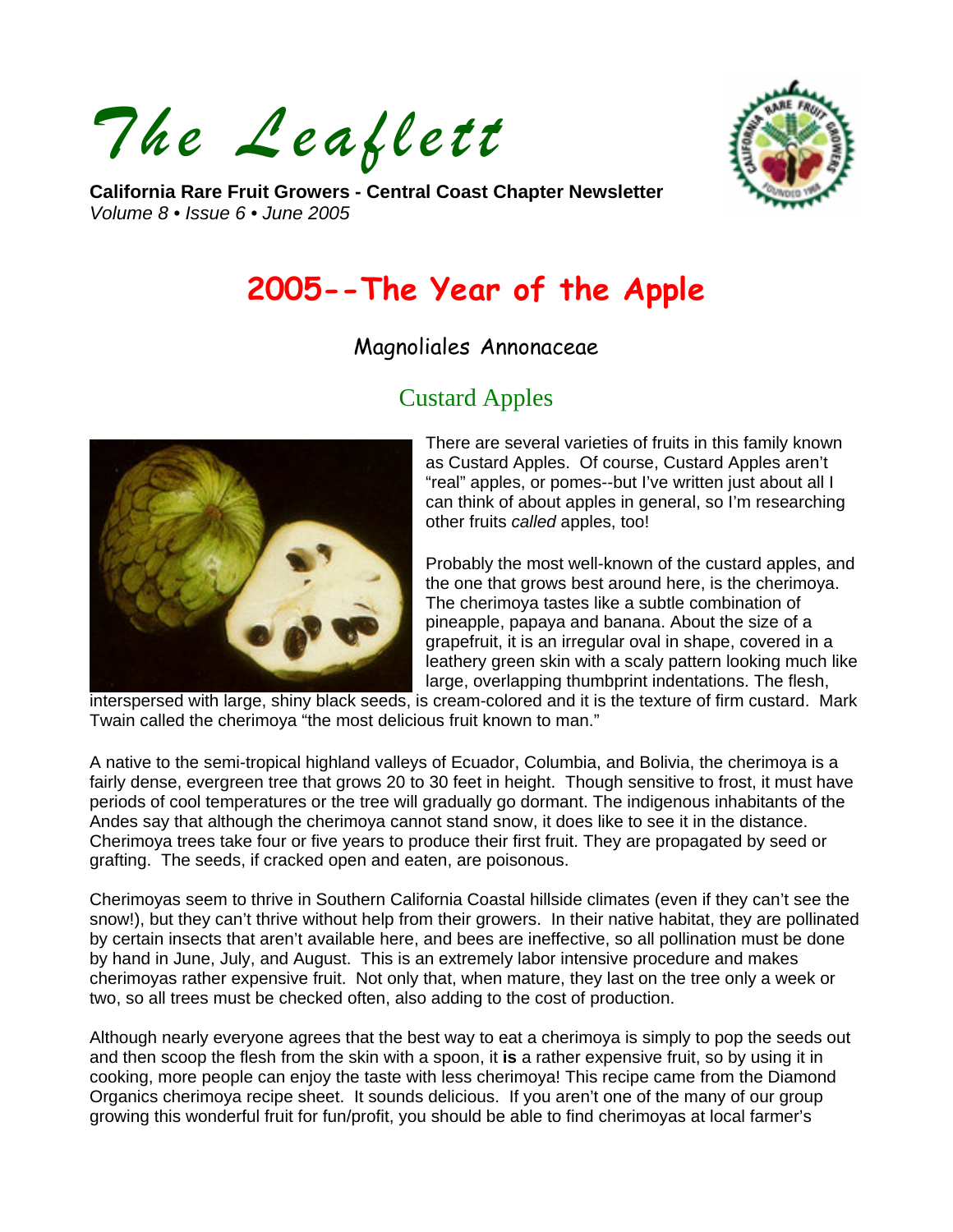markets or even the Whole Foods store. Cherimoya "season" is usually November through May, so hang on to this recipe!

#### **Cherimoya Custard Pie**

- 1 10-inch unbaked deep-dish pie shell
- 1lb. ripe Cherimoya (peeled, seeded and diced)
- 3 eggs (separated)
- 1 cup evaporated milk
- 1/2 cup sugar
- 1/2 tsp vanilla

1/8 tsp salt

Sweetened Whipped Cream

Preheat oven to 450 degrees. Bake pie shell 5 minutes, set aside. Reduce oven to 375 degrees. In a food processor, puree cherimoya until smooth. Whisk in yolks, milk, sugar, vanilla, and salt until blended. Set aside. Beat egg whites until soft peaks form. Fold whites into cherimoya mix until no streaks of white remain (do not stir). Pour filling into crust. Bake 35-45 minutes or until filling is set and knife inserted halfway between center and edge of filling comes out clean. Cool, then refrigerate. Serve wedges topped with cream. This recipe makes one 10-inch deep-dish pie.

## May Meeting

#### **CRFG, Central Coast Chapter bus tour May 14, 2005—Report by Bob Tullock, co-chair**

After several months of planning and a test drive of the route by our chapter activities chair, Joe Sabol, 39 hearty souls boarded an American Star bus at the Crops Unit of Cal Poly and headed north just before 7 AM on the morning of May 14, 2005. The bus stopped in the northeast corner of the OSH parking lot in the Target center just south of Paso Robles and boarded eight more people eager to tour. Marv Daniels had looked up a "Bus Roulette" contest on the internet and had numbered segments of the right rear bus tire as a "chalk board roulette wheel". Most people on the bus offered to play the game and with our first stop at the Cholame rest stop, a winner was determined. After the time required for 40+ people to get in and out of a Cal-Trans facility we were on our way to Steve Murray's Farm and Fruit Stand near Arvin, CA.

Steve is a very progressive farmer and has built an exceptional farm and fruit stand that sells only what he produces. It has most stone fruits available from late April through Thanksgiving with cherries earlier and apples and pears later. Steve described his

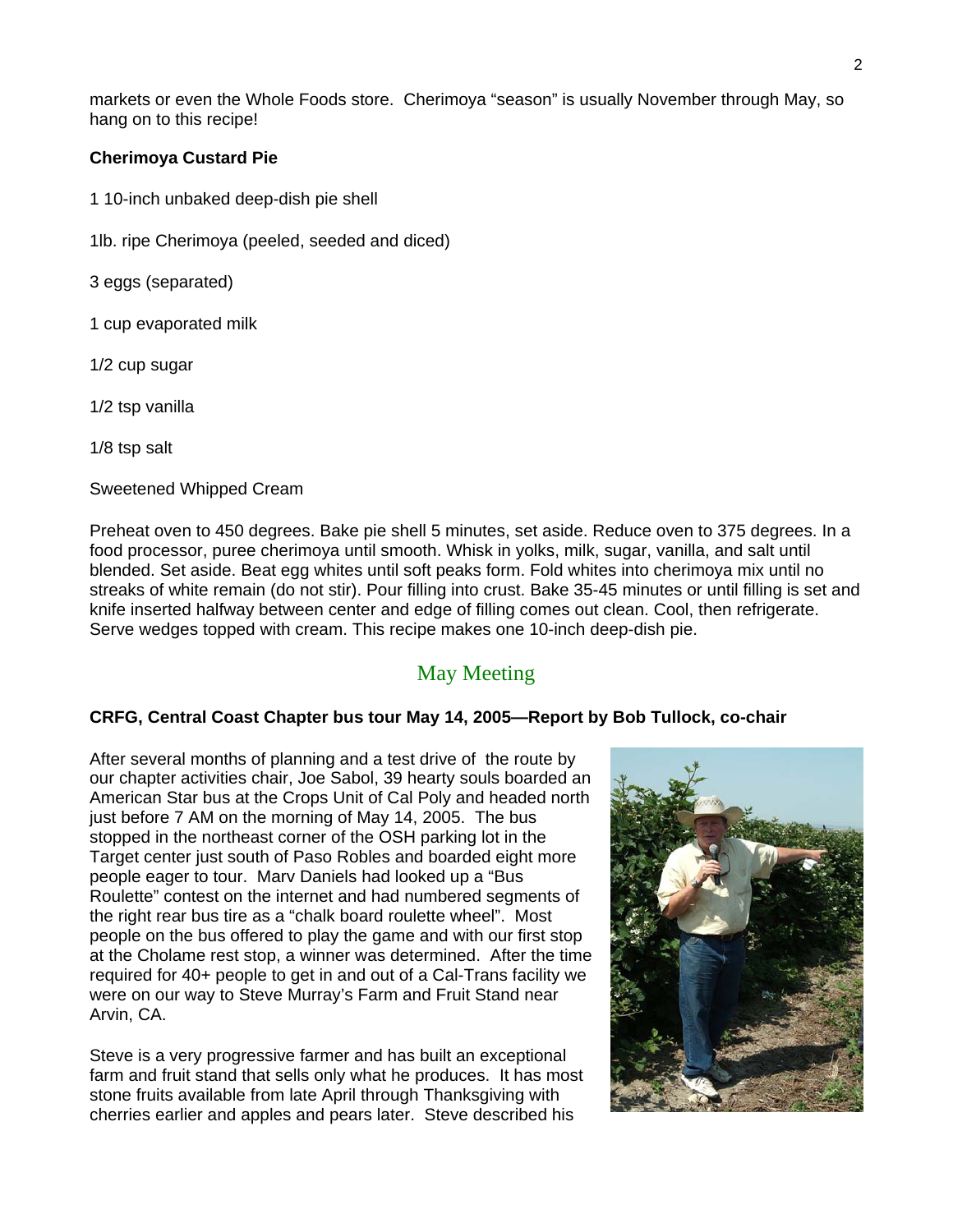varietal selection to maintain continuous fruit for sale in his store. We all sampled blueberries, pluots, apriums, peaches and nectarines until **some** of the more modest of our members were so ashamed of themselves they quit eating. However, **most** of us just kept on eating as we walked along. Steve also showed us some of the newer plantings of figs and avocados that will add to the sales. We then went to a shady area with picnic tables and ate lunch as a group.



Then, it was back on the bus and off to Porterville to the home and tropical, subtropical, deciduous fruit and vegetable growing farm of Walter and Brenda Thoma. Walter and Brenda have an amazing collection of bearing fruits and vegetables arranged in a manner suited to their food needs. (Walter grows nearly all of the food they eat. Doesn't he look healthy?) Much of the growth area is under permanent bird net and a large bearing Royal Anne Cherry tree showed the effectiveness of well maintained bird net. Walter has a large greenhouse for winter production and many raised beds and other specialized growing areas. Walter and Brenda live on a road named "Success Valley Drive" that could have easily been named that because someone had visited their place!

It was difficult to leave this beautiful spot and get on the bus to head for home. After a stop at Cholame and at the Target Center to let the North County folks off, we arrived at the Crops Unit about 7:30 PM. We had traveled 400 miles and visited two exceptional operations in just over 12 hours for a very full day. Most of the discussion on the way home was about the wonderful tour Joe Sabol had put together and with all of us wanting to make sure Joe was working on future tour--possibly in the Santa Barbara-Ventura County area. As tired as we were, we all agreed that when Joe says "what fun it is to be a member of CRFG" he says it all!

#### **Ask an Expert**

**Question:** Summer and growing your own tomatoes just go together, but here on the coast I don't always get the flavor and color I am used to, having come from a much warmer and drier climate. Do you have any ideas for a tomato that grows well here and might also be something just a little different? *A Confused Wannabe Tomato Grower* 

**Answer:** No wonder you are confused—from Acme to Zlatlovka, there are over 7000 tomato varieties currently available from which to choose! Who can make that kind of decision alone? Fortunately, there was a great article in our local newspaper not long ago about the kinds of tomatoes that grow well here. I'm sure you can find a copy of the article on the internet, but one that was noted as suited to our coastal climate was "Green Zebra." I'd just purchased some plants because I liked the "blurb" on the container, so I was very happy to see that it was an outstanding performer in our area, too. Here is some information that might be helpful to you in making a choice of whether or not to try this variety.

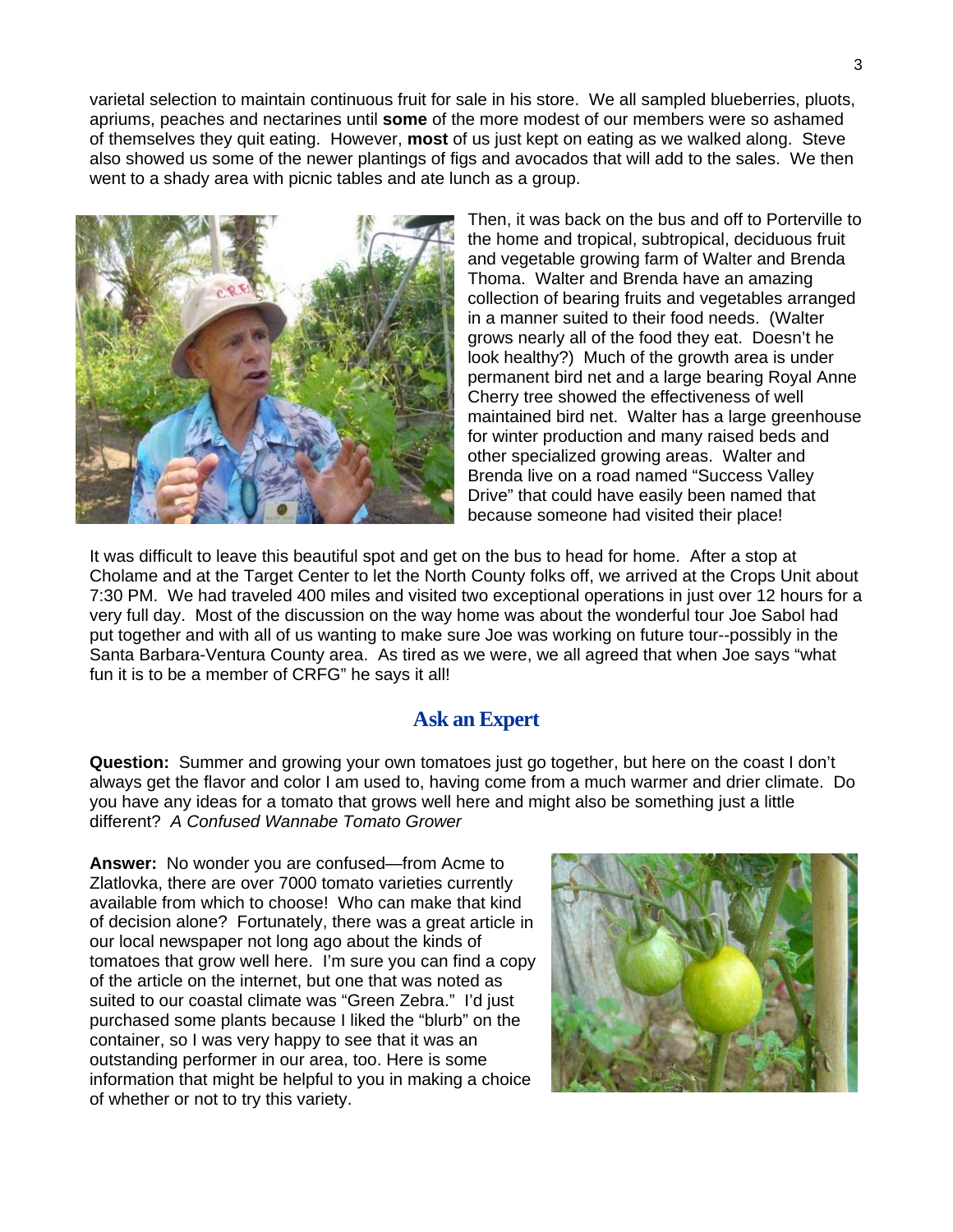The Green Zebra is a medium sized tomato ripening to a green color, with cream/yellow spots and stripes. Flesh is an emerald color and the flavor is generally considered excellent. This variety often makes top ten lists for its taste. The Green Zebra is used heavily in salads and salsa for its mild sweet-acidic flavor blend. The vines are well branched, provide good foliage cover, and have some resistance to septoria leaf spot. It takes about 75-80 days to mature. It was developed in 1985 by Tom Wagner of Tater Mater Seeds.

Use it where its unusual green color can be enjoyed. People who grow it rave about making salsa with it. The only negative I have heard is that it is difficult to tell when it is "ripe" and if it is left on the vine too long, it becomes mushy. (By-the-way, this is another perfect fruit to talk about in this "Year of the Apple" since tomatoes have often been called "Love Apples"!)

## Community Orchard Update

A terrific group of volunteers arrived on Saturday morning, May 28, with their tools and snacks to work for a couple of hours at the CRFG Community Orchard located at Cal Poly. We had several "guest" helpers, including a friend of Pet & Marv Daniels' and our almost-three-year old grandson, Seth. Seth loved pushing the big wheeled cart full of weeds or branches one way and mulch the other way and said he "likes to be a farmer."

Things that we worked on were: Spring pruning, removal of grass and weeds from perimeter fences and other locations (Bernie, using the hula hoe, said chopping weeds was why he "left home"), moved limbs and branches to rear gates for shredding, thinned fruit, ate some ripe peaches, spread mulch, found a snake (Paul Janetski picked it up in his gloved hand!), and held a brief board meeting called to order by co-chair, Bob Tullock.

We agreed to send a "donation" of \$500 to CRFG headquarters to help defray the cost of the insurance that covers all of us at CRFG functions, including chapter meetings. Joe Sabol showed us the beautiful plaque presented to him by Shandon High for the apple grafting volunteers. A tree planting date was discussed and will be taken care of by Joe Sabol and several others, including Bob Tullock, Pet and Marv Daniels, and Lark Carter.

Thanks to Pet and Marv Daniels for their organization and to those of you who showed up to help!

#### **Announcements**

**Welcome to Our Chapter:** Mary Buehnerkemper, Suedene Walker, Cathy Novak, David & Judith Jurji, and Rich Burke.

**Bird Netting:** Bad news--our bird net supplier has just learned that some "country" bought a boatload of the beautiful bird netting and the manufacturer sold every quarter mile bale they had! So, our supplier was cut off and left without any bird net to sell to the Central Coast Chapter this month as planned. Therefore, we will NOT get our bird net in May or June. Our supplier said, "late July", and we hope he knows what he is talking about! Meanwhile, we are all very disappointed and will have to make do with old net, Home Depot net, or other bird control measures until August!

Web Site: Check our site at: [www.crfg-central.org](http://www.crfg-central.org/) to see what our web-master, Art DeKleine and his assistants, John and Choung Crowe and Pet and Marv Daniels are doing to keep us all informed.

**Join the Parent Organization:** Many of our chapter members are also members of the Parent association and, for those of you who aren't, perhaps you **should** consider joining. With parent